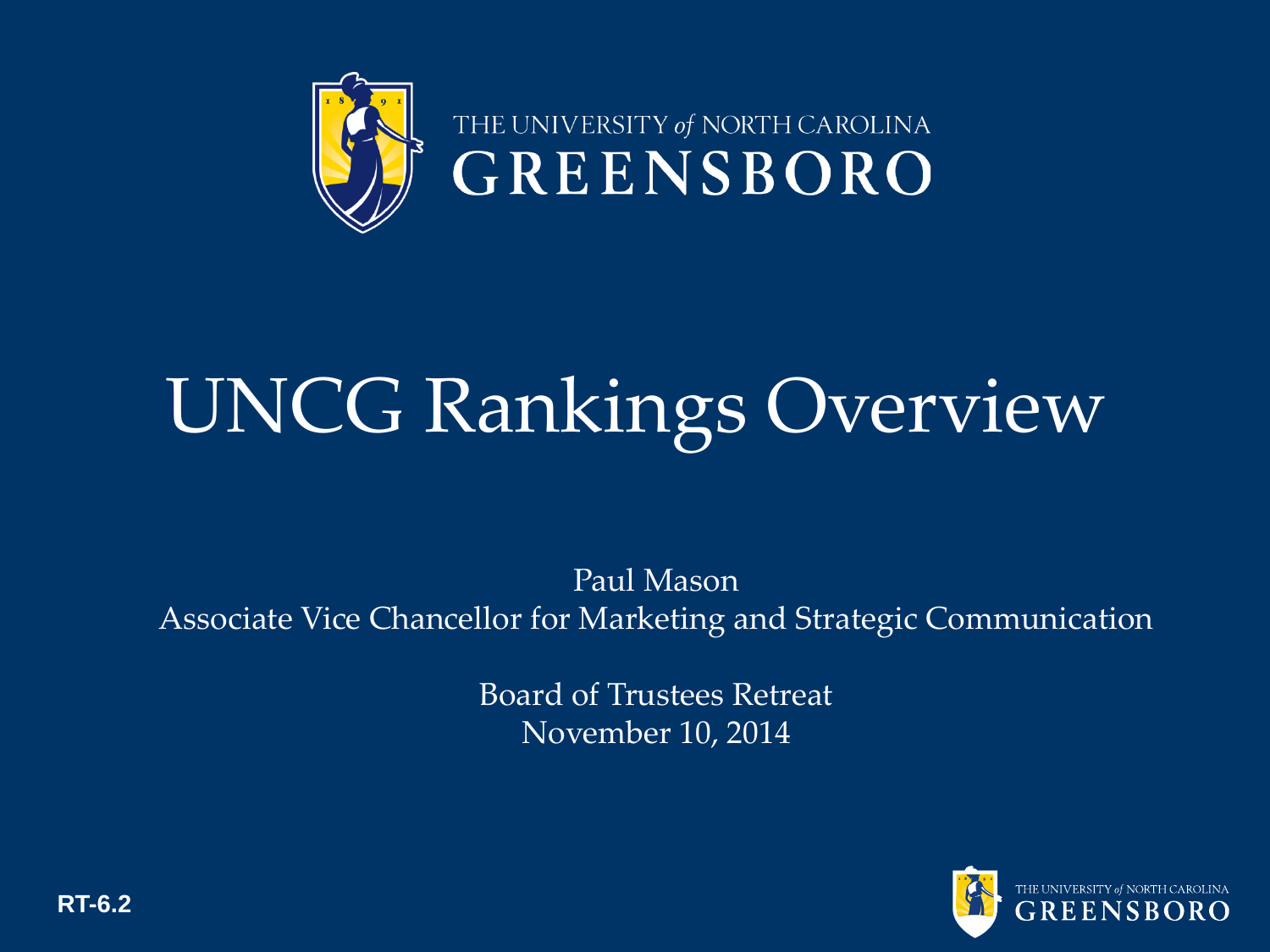# Situation Analysis

- UNCG and many of our programs are ranked by a number of mainstream publications (U.S. News & World Report, Princeton Review), as well as some discipline-specific publications/organizations.
- UNCG's participation across the Schools/College is uneven as some departments do not value rankings and/or disagree with ranking methodologies.
- Trustees and others believe ratings matter, particularly with regard to reputation and marketing to students and parents.
- A student poll by consultant group Art & Science Group in 2013 showed two-thirds of students consider rankings in deciding where to apply.
- Ranking criteria vary widely. Retention and graduation rates, GPAs, SAT/ACT/other tests scores are common, as are peer assessments.
- Many rankings are reputation-based, so some universities actively market to other universities to influence reputation/ranking.

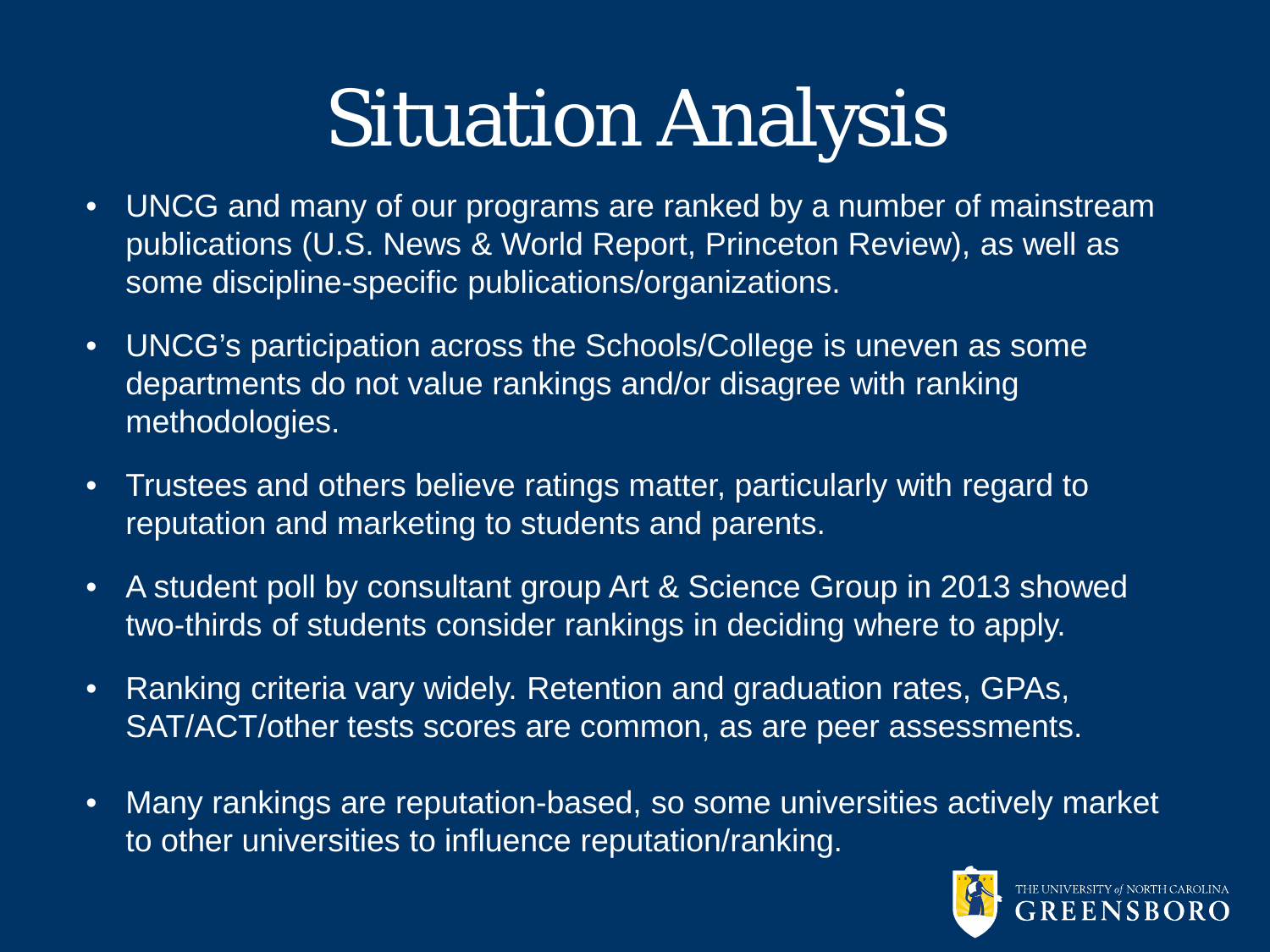### The Chronicle of Higher Education

Although rankings may have become more influential, "we would argue against spending too much institutional time, money, and energy on hand wringing over rank per se and on attempts to improve it…In short, for most, trying to game the ranking numbers is a fool's errand."

- Richard A. Hesel, principal at Art & Science Group

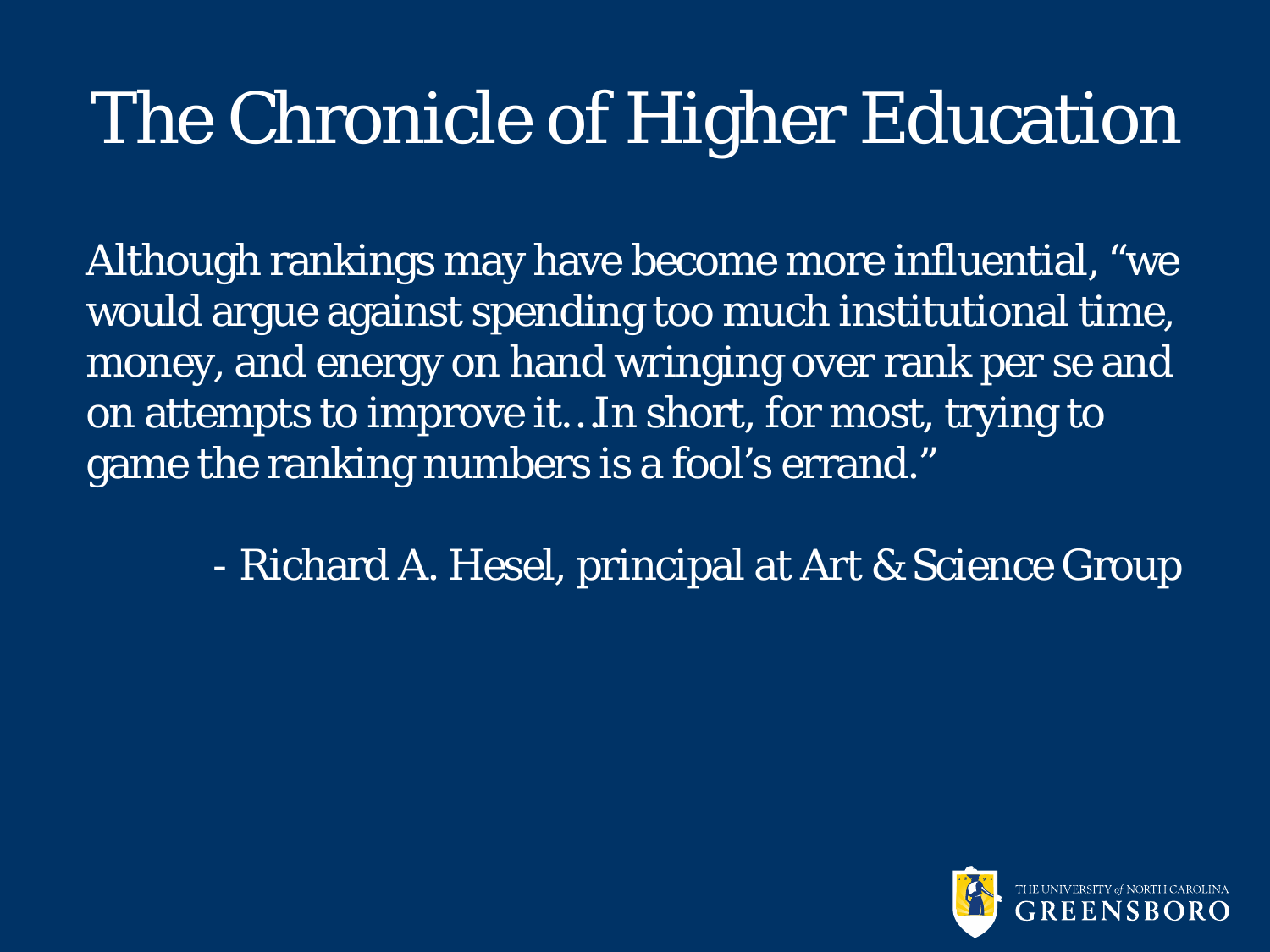#### U.S. News & World Report 'Best Colleges' (2015)

| <b>Peer Institution</b>              | <b>Ranking</b> | <b>Overall Score</b> |
|--------------------------------------|----------------|----------------------|
| Oregon State                         | 138            | 37                   |
| Virginia Commonwealth                | 156            | 32                   |
| Univ. of Louisville                  | 161            | 31                   |
| Univ. of Central Fla.                | 173            | 28                   |
| <b>Bowling Green</b>                 | 173            | 28                   |
| Western Michigan                     | 173            | 28                   |
| <b>UNCG</b>                          | 181            | 27                   |
| N. Illinois                          | 194            | 25                   |
| <b>Kent State</b>                    | 194            | 25                   |
| Indiana U.-Purdue U.- Indianapolis   | 194            | 25                   |
| Fla. International                   | $202+$         | n/a                  |
| Georgia State                        | $202+$         | n/a                  |
| <b>Indiana State</b>                 | $202+$         | n/a                  |
| Middle Tennessee State               | $202+$         | n/a                  |
| <b>Old Dominion</b>                  | $202+$         | n/a                  |
| <b>Portland State</b>                | $202+$         | n/a                  |
| The University of Texas at Arlington | $202+$         | n/a                  |
| Univ. of Memphis                     | $202+$         | n/a                  |
| Univ. of Southern Mississippi        | $202+$         | n/a                  |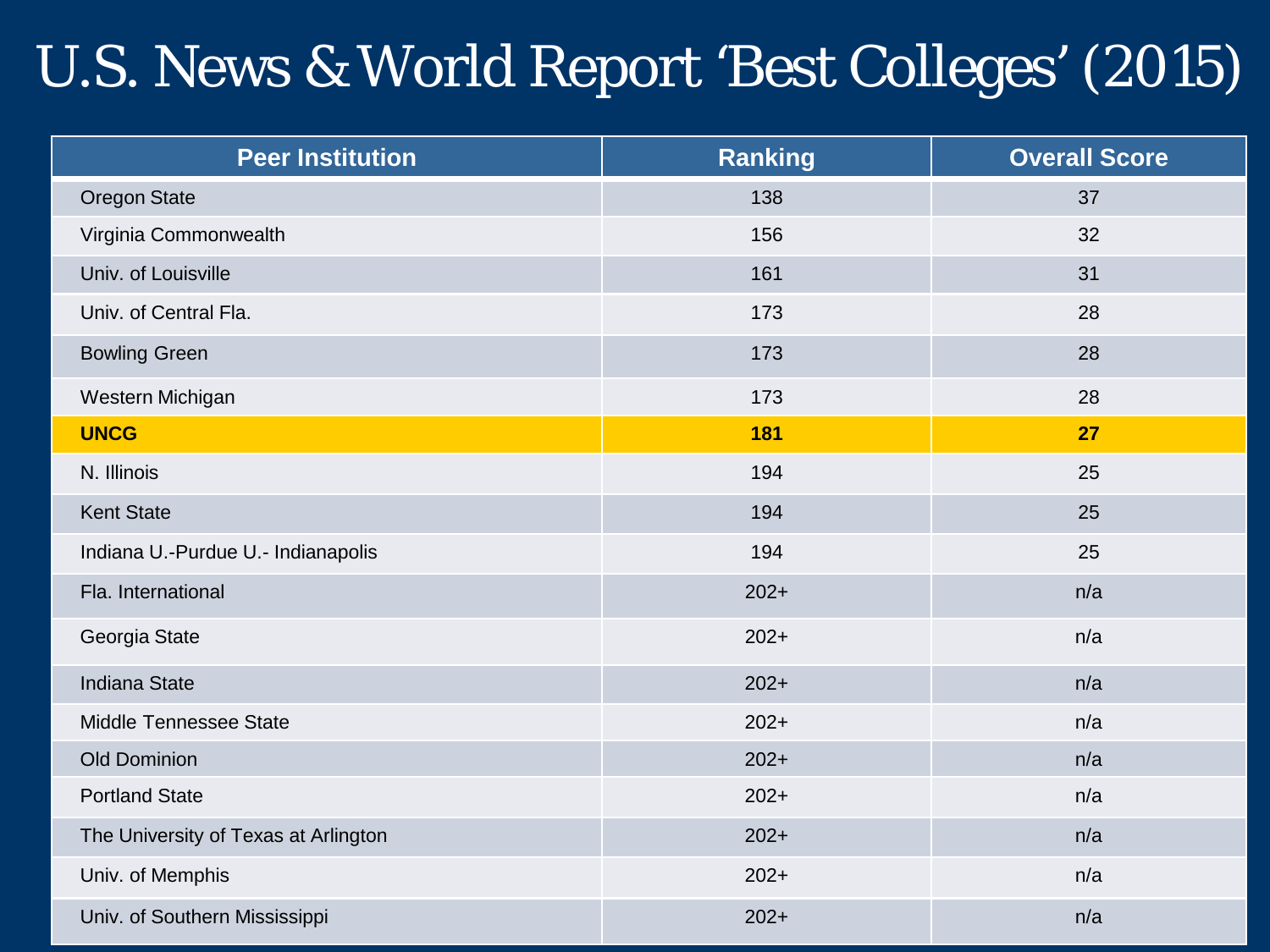#### U.S. News & World Report 'Best National Universities'

| <b>North Carolina Institutions</b>       | <b>Ranking</b> | <b>Overall Score</b> |
|------------------------------------------|----------------|----------------------|
| Duke University                          | 8              | 92                   |
| <b>Wake Forest University</b>            | 27             | 73                   |
| University of North Carolina-Chapel Hill | 30             | 71                   |
| North Carolina State University          | 95             | 47                   |
| <b>UNCG</b>                              | 181            | 27                   |
| University of North Carolina-Charlotte   | 201            | 24                   |
| <b>East Carolina University</b>          | $202+$         | na                   |
| North Carolina A&T State University      | $202+$         | na                   |

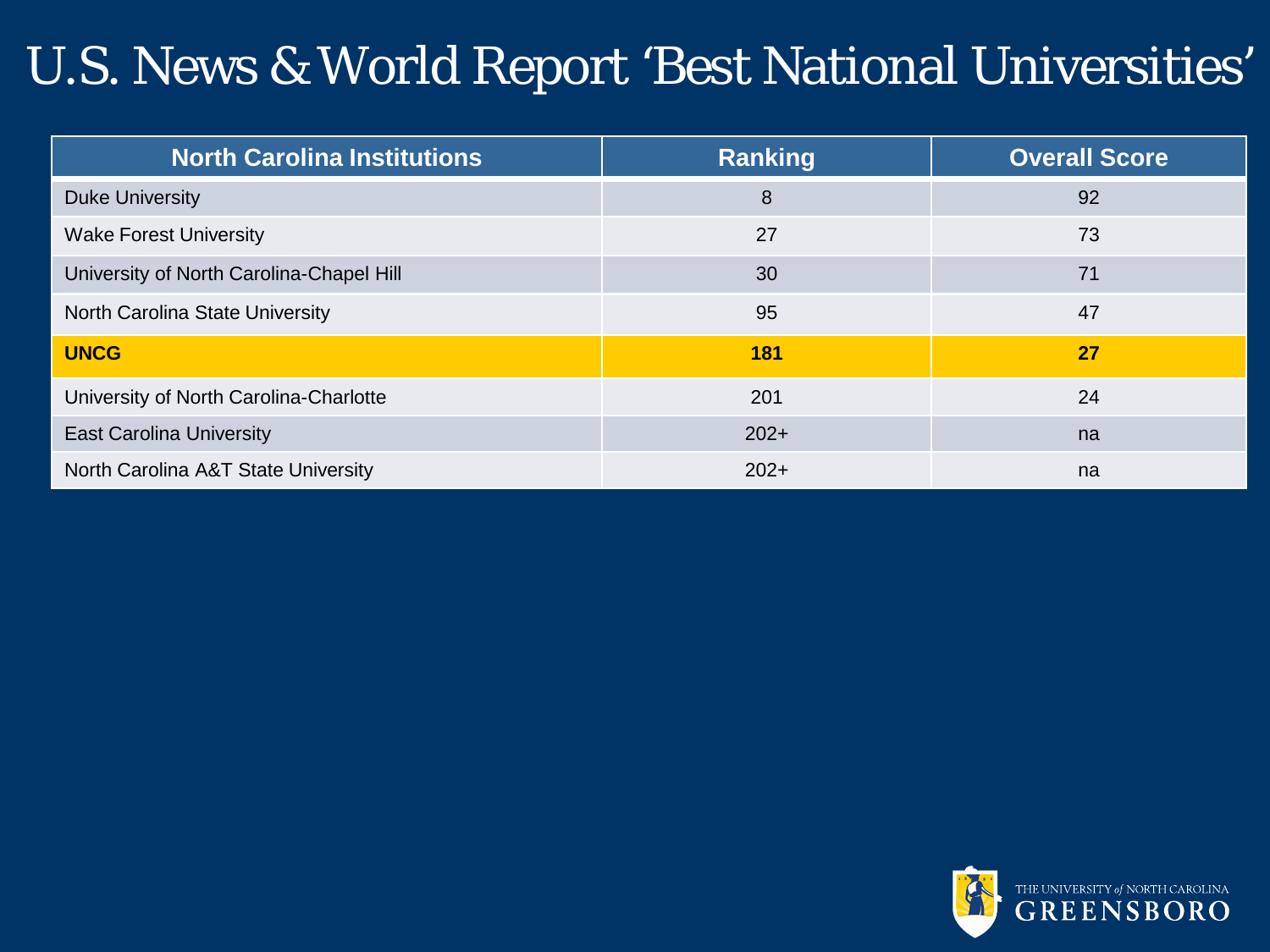### U.S. News & World Report 'Best Colleges' Criteria



**Undergrad. Academic** Reputation **Retention Faculty Resources** ■ Selectivity **Financial Resources Graduation Rate Alumni Giving**

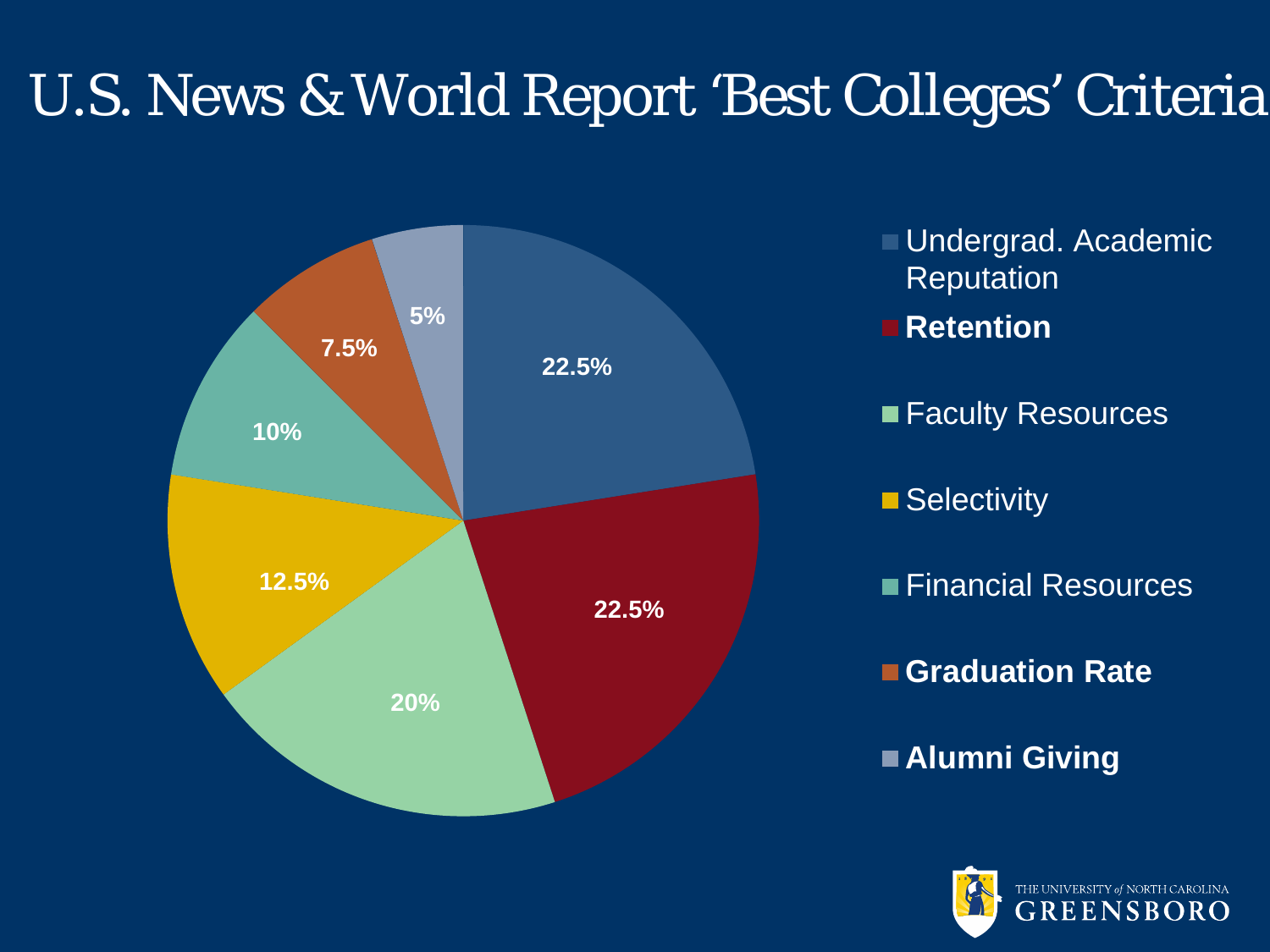#### **2015 Key National University-Level Rankings**

| <b>Ranking</b><br><b>Organization</b> | <b>Category</b>                                                           | <b>Prior</b><br><b>Year</b><br><b>Rank</b> | <b>Current</b><br><b>Rank</b>     | <b>Key Criteria</b>                                                                                                                                                                                                                                                                                                                         | <b>Ability to</b><br><b>Influence</b> | <b>Value</b> |
|---------------------------------------|---------------------------------------------------------------------------|--------------------------------------------|-----------------------------------|---------------------------------------------------------------------------------------------------------------------------------------------------------------------------------------------------------------------------------------------------------------------------------------------------------------------------------------------|---------------------------------------|--------------|
| U.S. News & World<br>Report           | <b>Best Colleges:</b><br><b>National</b><br><b>Universities</b>           | 189                                        | 181                               | Reputation<br>$\bullet$<br><b>Retention</b><br>$\bullet$<br><b>Faculty resources</b><br>$\bullet$<br>Selectivity<br>$\bullet$<br><b>Financial resources</b><br>$\bullet$<br><b>Graduation rate</b><br>$\bullet$<br>Alumni giving<br>$\bullet$                                                                                               |                                       |              |
| <b>Princeton Review</b>               | The "Best 379<br>Colleges"                                                | <b>Top 379</b>                             | <b>Top 379</b><br>$(16^{th}$ yr.) | Mix of institutional<br>$\bullet$<br>data and student<br>surveys: student<br>assessments of<br>professors, class size,<br>student-teacher ratio,<br>class discussion,<br>admissions selectivity<br>(class rank,<br>standardized test<br>scores, avg. high<br>school GPA, etc.);<br>financial aid; fire<br>safety; quality of life;<br>green |                                       |              |
| <b>Washington Monthly</b>             | <b>National</b><br>Universities:<br>Contribution to<br><b>Public Good</b> | #88<br>#10 in<br>social<br>mobility        | #127<br>#33 in social<br>mobility | Social mobility (Pell<br>$\bullet$<br>grants, price,<br>projected/actual<br>graduation rates)<br>Research<br>$\bullet$<br>Service<br>$\bullet$                                                                                                                                                                                              |                                       |              |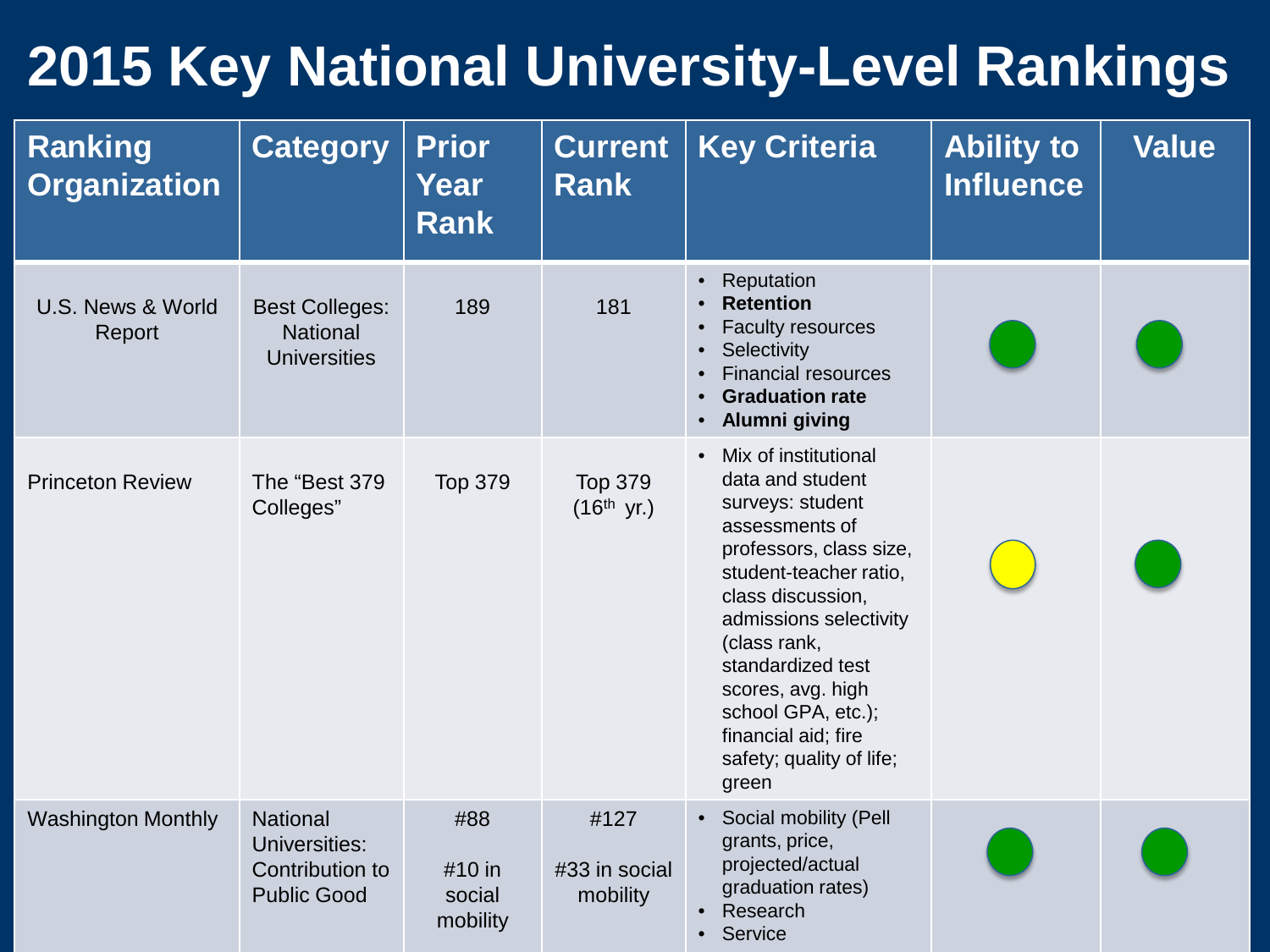#### **2015 Key National University-Level Rankings**

| <b>Ranking</b><br><b>Organization</b> | <b>Category</b>                                                     | <b>Prior</b><br>Year<br><b>Rank</b> | <b>Current</b><br><b>Rank</b> | <b>Key Criteria</b>                                                                                                                                                                                                       | <b>Ability to</b><br><b>Influence</b> | <b>Value</b> |
|---------------------------------------|---------------------------------------------------------------------|-------------------------------------|-------------------------------|---------------------------------------------------------------------------------------------------------------------------------------------------------------------------------------------------------------------------|---------------------------------------|--------------|
| <b>The Education Trust</b>            | Closing<br>graduation gap<br>between black<br>and white<br>students | <b>NA</b>                           | <b>NA</b>                     | Six-year graduation rates of<br>$\bullet$<br>black vs. white students                                                                                                                                                     |                                       |              |
| <b>College Factual</b>                | <b>Best colleges</b><br>for your money                              | <b>NA</b>                           | #56                           | Avg. student loan debt<br>$\bullet$<br>Loan default rates<br><b>Retention &amp; graduation</b><br>$\bullet$<br>rates<br>Graduates' starting salaries<br>$\bullet$<br>and earning potential                                |                                       |              |
| <b>Educate to Career</b>              | Value                                                               | <b>NA</b>                           | #10                           | Affordability<br>$\bullet$<br><b>Graduation rate</b><br>$\bullet$<br>% students employed in field<br>$\bullet$<br>of study<br>Avg. salary for recent grads<br>% students employed a year<br>$\bullet$<br>after graduation |                                       |              |
| <b>Victory Media</b>                  | <b>Military</b><br>Friendly<br><b>Schools</b>                       | <b>Top 15%</b>                      | <b>Top 15%</b>                | Survey of 4,000 veterans<br>$\bullet$<br>Graduation rates, % military<br>students, academic<br>eligibility, spouse policies,<br>employment rates, support<br>on campus, academic credit<br>for military service.          |                                       |              |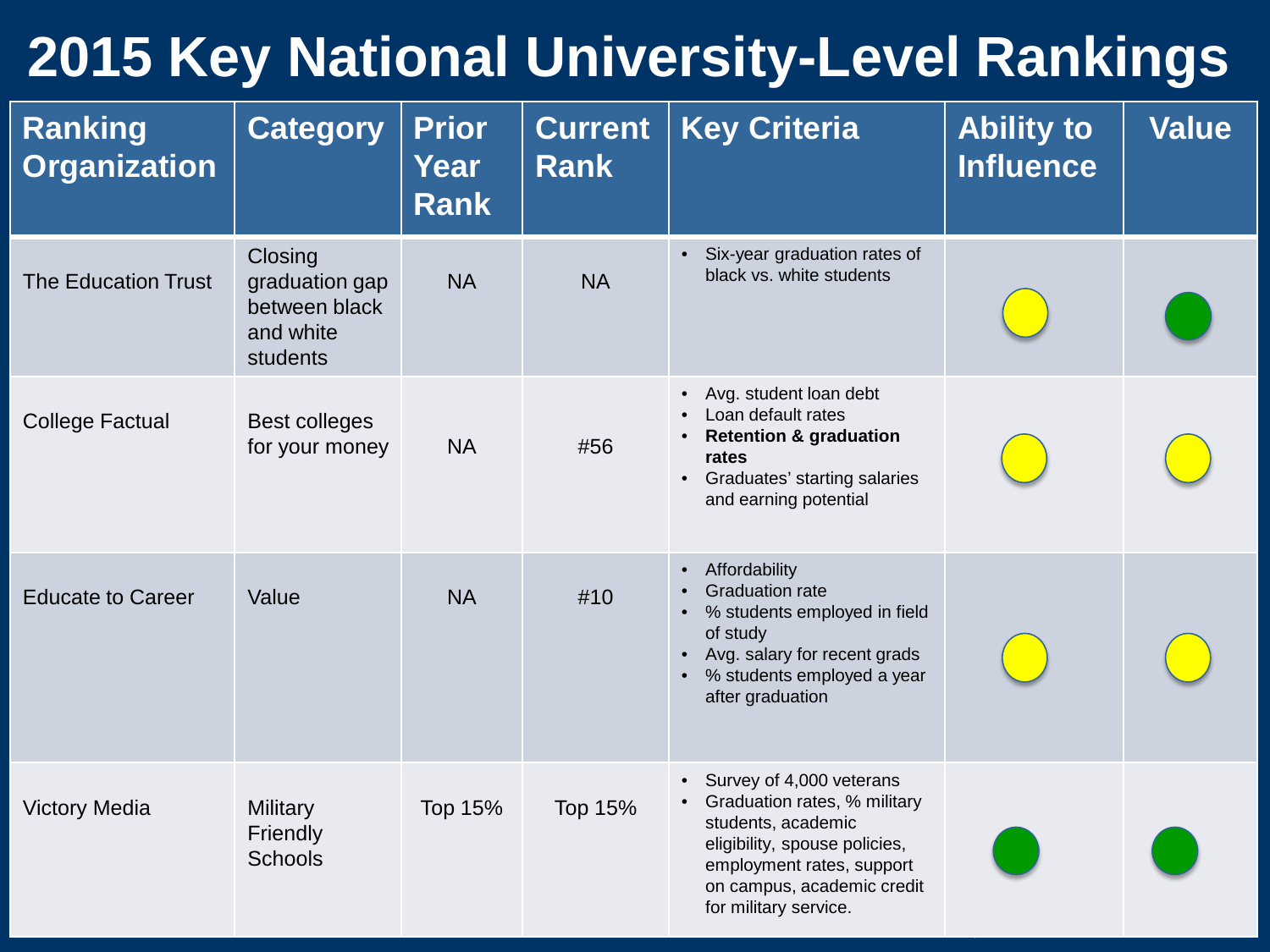#### **Bryan School of Business & Economics Rankings**

| <b>Ranking</b><br><b>Organizati</b><br><b>on</b> | <b>Category</b>                   | <b>Prior</b><br>Year<br><b>Rank</b>                                                                                               | <b>Current</b><br><b>Rank</b>                                                                                               | <b>Key Criteria</b>                                                                                                                                                                                                                                                                                                                                                                                        | <b>Ability to</b><br><b>Influence</b> | Value |
|--------------------------------------------------|-----------------------------------|-----------------------------------------------------------------------------------------------------------------------------------|-----------------------------------------------------------------------------------------------------------------------------|------------------------------------------------------------------------------------------------------------------------------------------------------------------------------------------------------------------------------------------------------------------------------------------------------------------------------------------------------------------------------------------------------------|---------------------------------------|-------|
| Bloomberg<br><b>Businessweek</b><br>(biennial)   | Part-Time MBA                     | #2 public in<br><b>NC</b><br>#5 public in<br>South<br>#22 public in<br><b>US</b><br>#50 in US<br>#12<br>academic<br>quality in US | #1 public in<br><b>NC</b><br>#3 public in<br>South<br>#4 public in<br>U.S.<br>#13 in US<br>#10<br>academic<br>quality in US | • Student satisfaction survey<br>(40%)<br>• Academic quality (30%) -<br>Avg. GMAT; avg. student<br>work experience; tenured<br>faculty %; avg. class size<br>in core classes; # of<br>electives available to part-<br>timers; student completion<br>rate<br>Post-graduation outcomes<br>$(30\%) - %$ of students who<br>say program was<br>"completely" responsible<br>for having achieved career<br>goals |                                       |       |
| Bloomberg<br><b>Businessweek</b><br>(biennial)   | Undergraduate<br><b>B-Schools</b> | Unranked<br>(low avg.<br>SAT/ACT<br>precludes an<br>invitation to<br>participate)                                                 | Unranked                                                                                                                    | • Student assessment (30%)<br>Academic quality (30%)<br>$\bullet$<br>Employer opinion (20%)<br>Median salary (10%)<br>Feeder school (10%)                                                                                                                                                                                                                                                                  |                                       |       |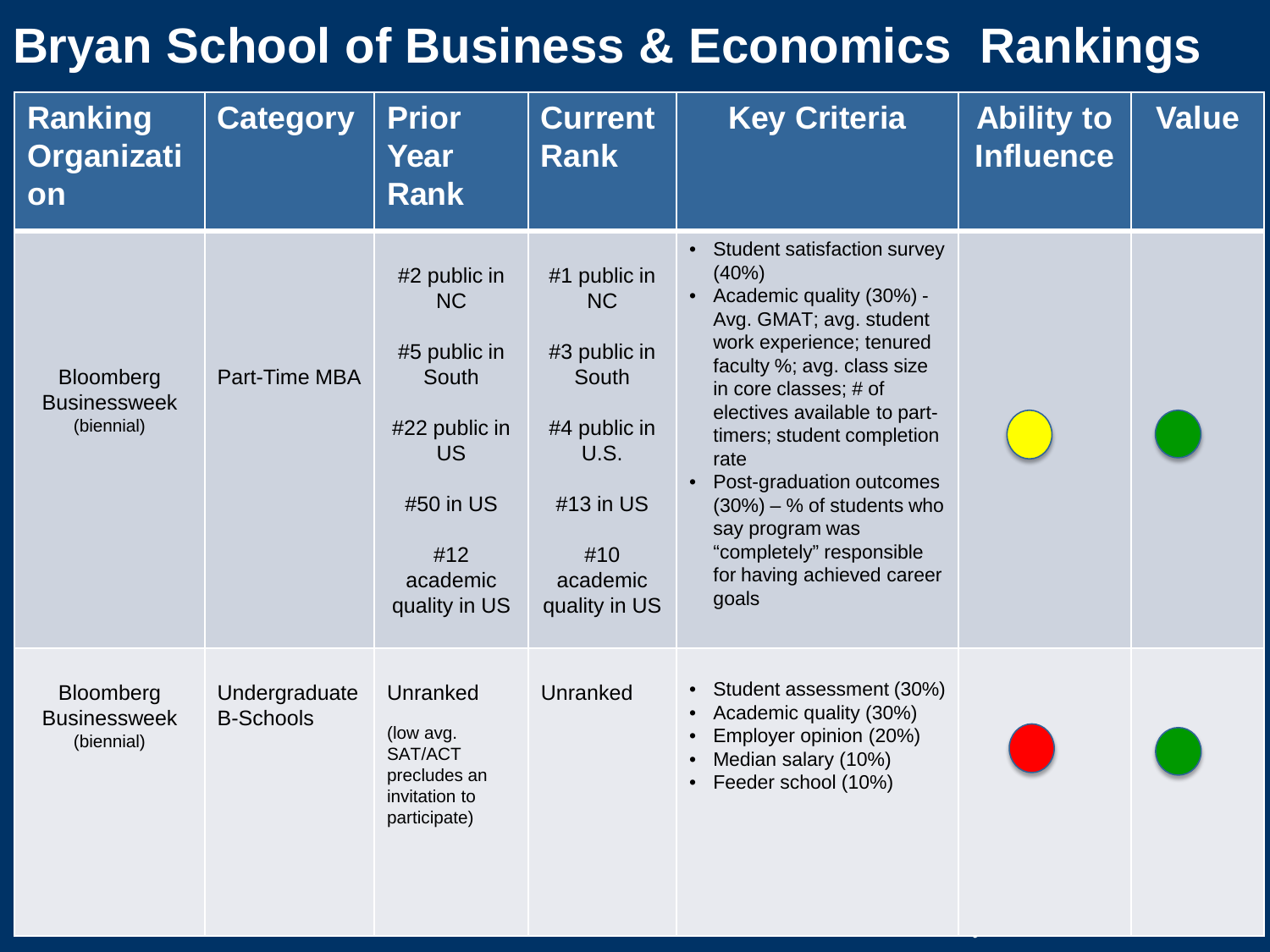#### **Bryan School of Business & Economics Rankings**

| <b>Ranking</b><br><b>Organization</b> | <b>Category</b>                                                                     | <b>Prior</b><br>Year<br><b>Rank</b>    | <b>Current</b><br><b>Rank</b>          | <b>Key Criteria</b>                                                                                                                                                                                                                         | <b>Ability to</b><br><b>Influence</b> | <b>Value</b> |
|---------------------------------------|-------------------------------------------------------------------------------------|----------------------------------------|----------------------------------------|---------------------------------------------------------------------------------------------------------------------------------------------------------------------------------------------------------------------------------------------|---------------------------------------|--------------|
| U.S. News & World<br>Report           | Part-Time<br><b>MBA</b>                                                             | Rank not<br>published                  | Rank not<br>published                  | Avg. peer assessment by<br>$\bullet$<br>deans/directors (50%)<br>Avg. GMAT/GRE (15%)<br>$\bullet$<br>Avg. undergrad. GPA (5%)<br>$\bullet$<br>Work experience (15%)<br>$\bullet$<br>% of enrollment that is<br>$\bullet$<br>part-time (15%) |                                       |              |
| <b>The Financial Times</b>            | MBA (full-time)                                                                     | Not ranked                             | Not ranked                             | Alumni assessment (59%)<br>$\bullet$<br>School data (31%)<br>$\bullet$<br>Research rank (10%)<br>$\bullet$                                                                                                                                  |                                       |              |
| Fashion-Schools.org                   | <b>Top Fashion</b><br>Programs<br>(Consumer,<br>Apparel &<br><b>Retail Studies)</b> | $#1$ in NC<br>#5 in South<br>#23 in US | $#1$ in NC<br>#3 in South<br>#13 in US | Academic reputation<br>$\bullet$<br><b>Admission selectivity</b><br>$\bullet$<br>Location<br>$\bullet$<br>Depth/breadth of program<br>$\bullet$<br>and faculty                                                                              |                                       |              |

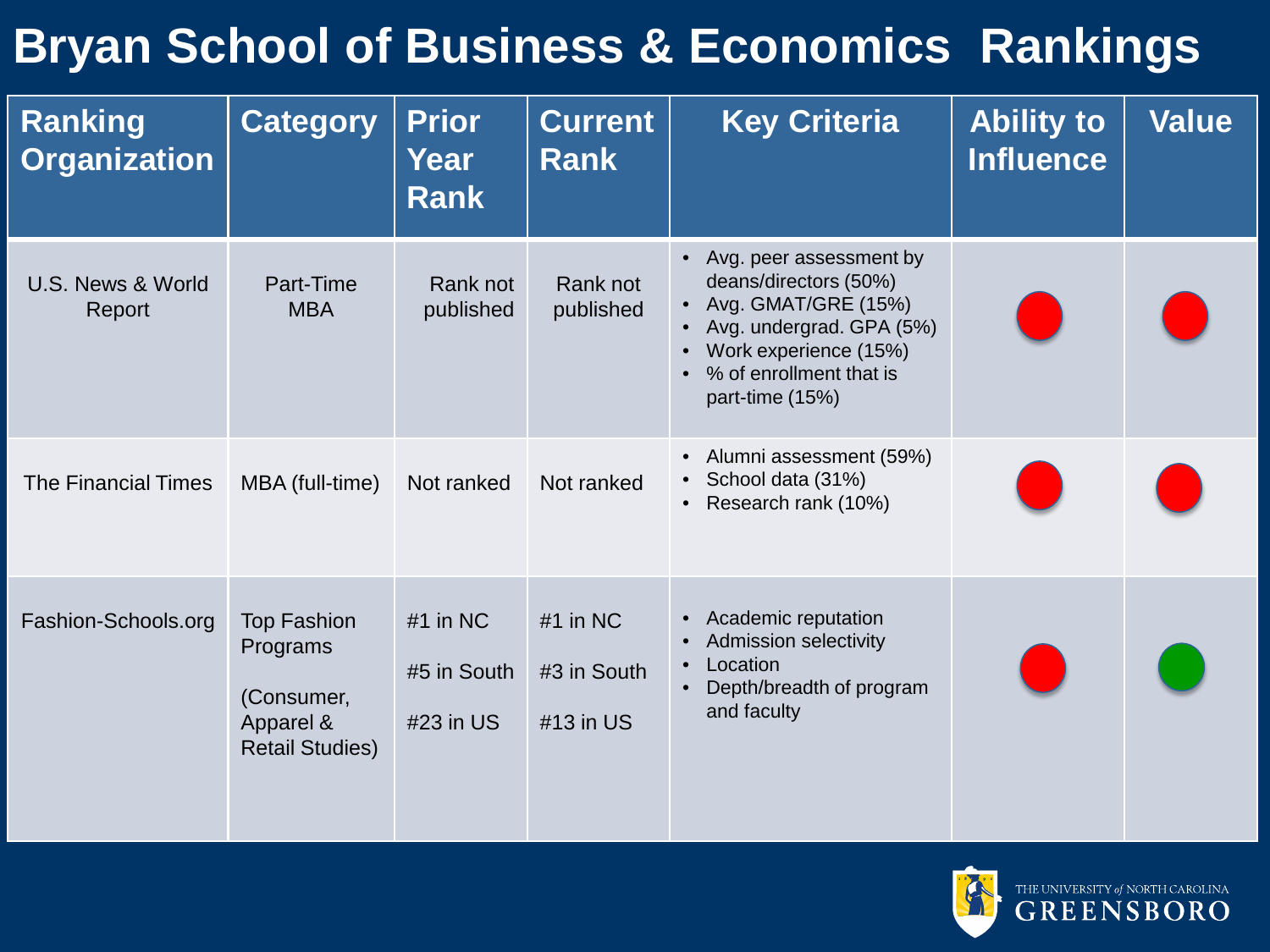#### **School of Education Rankings**

| <b>Ranking</b><br><b>Organization</b> | <b>Category</b>                                             | <b>Prior</b><br>Year<br><b>Rank</b> | <b>Current</b><br><b>Rank</b> | <b>Key Criteria</b>                                                                                                                                                                                                                                                   | <b>Ability to</b><br><b>Influence</b> | <b>Value</b> |
|---------------------------------------|-------------------------------------------------------------|-------------------------------------|-------------------------------|-----------------------------------------------------------------------------------------------------------------------------------------------------------------------------------------------------------------------------------------------------------------------|---------------------------------------|--------------|
| U.S. News & World<br>Report           | School of<br>Education                                      | #58                                 | #70                           | Data and peer ratings for:<br>• Quality assessment (40%)<br>Student selectivity (18%)<br>Faculty resources (12%)<br>• Research activity (30%)<br>Note: Drop in rating likely due to<br>decrease in external funds with<br>loss of the SERVE regional lab<br>contract. |                                       |              |
| U.S. News & World<br>Report           | Graduate<br>Counseling &<br>Education<br>Development        | #3                                  | #3                            | • Based on nominations by<br>education school deans;<br>select up to 10 top programs<br>in each concentration                                                                                                                                                         |                                       |              |
| U.S. News & World<br>Report           | <b>Online MEd</b><br>Programs                               | #77                                 | #61                           | • Student engagement (35%)<br>• Student services &<br>technology (20%)<br>• Faculty credentials & training<br>(15%)<br>• Admissions selectivity (15%)<br>Peer reputation (15%)                                                                                        |                                       |              |
| U.S. News & World<br>Report           | Master's in<br>Library and<br>Information<br><b>Studies</b> | #29                                 | #22                           | Based on peer nominations                                                                                                                                                                                                                                             |                                       |              |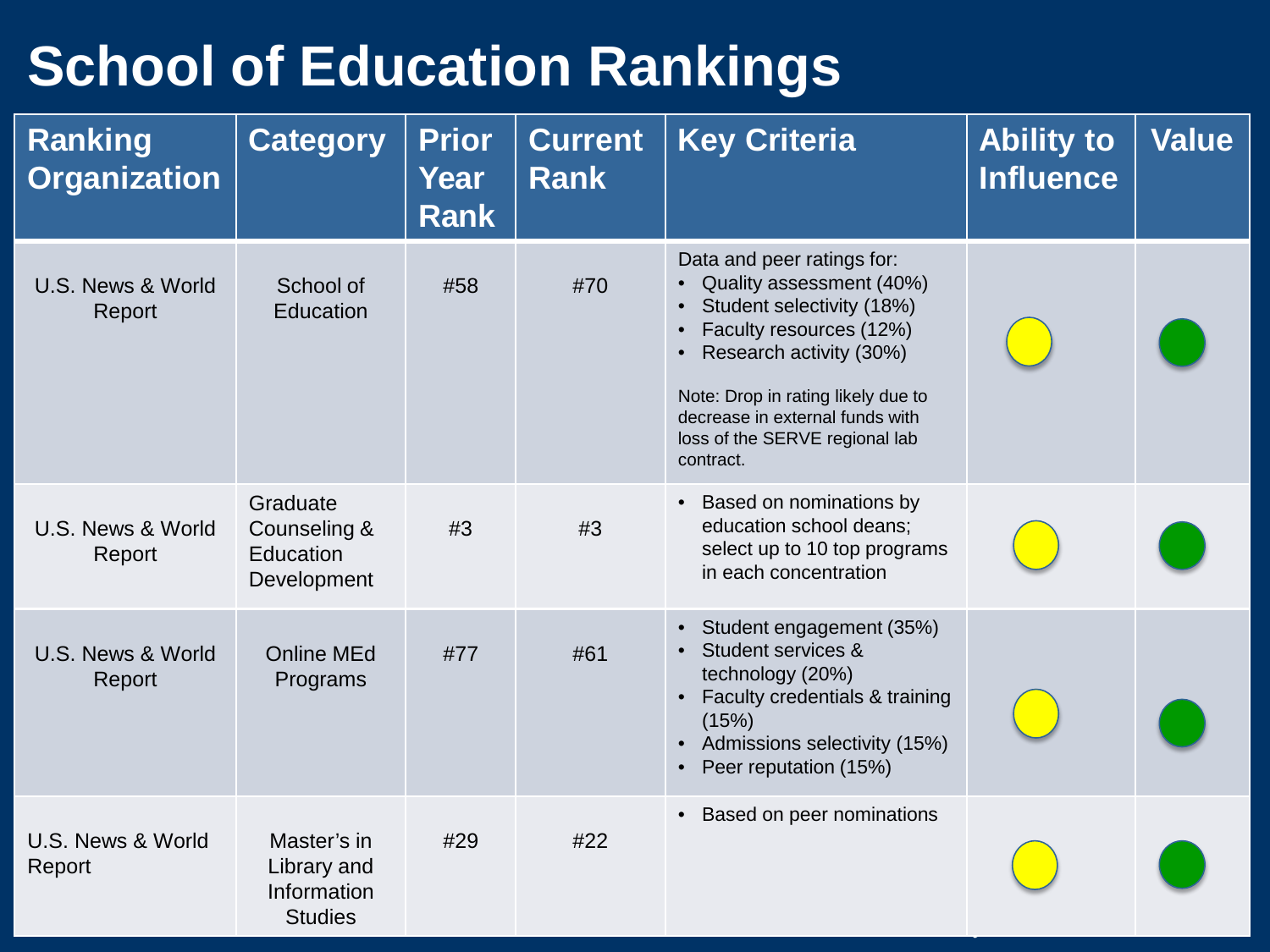#### **School of Education Rankings**

| <b>Ranking</b><br><b>Organization</b>                                                                                          | <b>Category</b>             | <b>Prior</b><br>Year<br><b>Rank</b> | <b>Current</b><br><b>Rank</b>          | <b>Key Criteria</b>                                                                                                                                                                                                                                                                                                                                                                                                                                                                                                                                | <b>Ability to</b><br><b>Influence</b> | <b>Value</b> |
|--------------------------------------------------------------------------------------------------------------------------------|-----------------------------|-------------------------------------|----------------------------------------|----------------------------------------------------------------------------------------------------------------------------------------------------------------------------------------------------------------------------------------------------------------------------------------------------------------------------------------------------------------------------------------------------------------------------------------------------------------------------------------------------------------------------------------------------|---------------------------------------|--------------|
| <b>National Council on</b><br><b>Teacher Quality</b><br>(2014 was first year<br>of rankings.<br>Suspended by<br>NCTQ for 2015) | Undergraduate<br>elementary | <b>NA</b>                           | Bottom half;<br>no specific<br>ranking | Subjective ratings for:<br>Grounded clinical<br>$\bullet$<br>practice: classroom<br>management, practice<br>planning instruction,<br>measurement, all<br>children can learn<br>[experience with<br>schools that serve<br>students living in<br>poverty], student<br>teaching<br>Preparation of<br>$\bullet$<br><b>Elementary School</b><br>Teachers: early<br>reading, elementary<br>mathematics,<br>elementary content,<br>English language<br>learners, & struggling<br>readers<br>Entry into Program &<br>Profession: selectivity<br>& outcomes |                                       |              |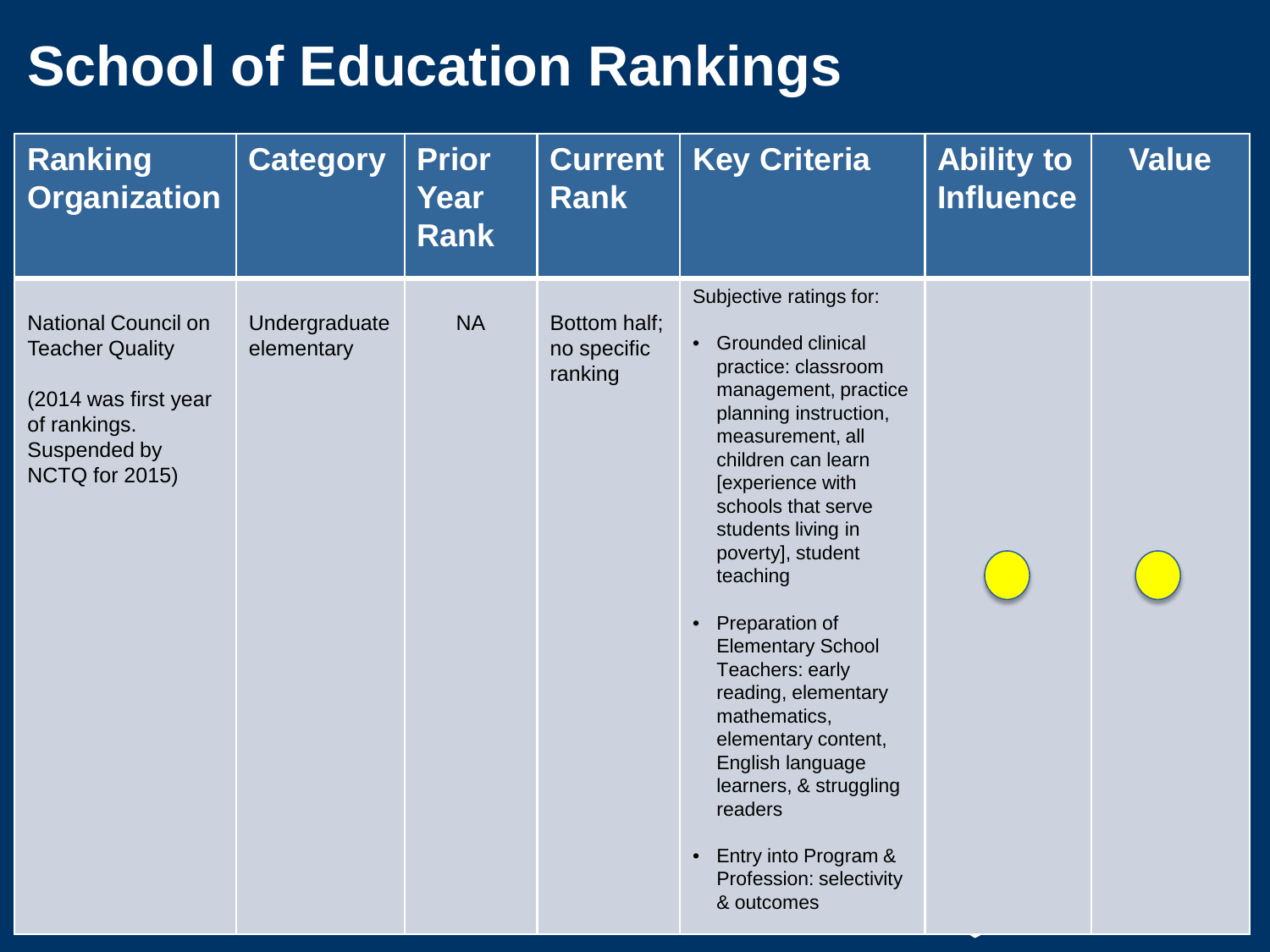#### **School of Health & Human Sciences Rankings**

| <b>Ranking</b><br><b>Organization</b>                                                        | <b>Category</b>                                                           | <b>Prior</b><br>Year<br><b>Rank</b> | <b>Current</b><br><b>Rank</b>                                  | #4Key<br><b>Criteria</b>                                                                                                          | <b>Ability to</b><br><b>Influence</b> | <b>Value of</b><br><b>Ranking</b> |
|----------------------------------------------------------------------------------------------|---------------------------------------------------------------------------|-------------------------------------|----------------------------------------------------------------|-----------------------------------------------------------------------------------------------------------------------------------|---------------------------------------|-----------------------------------|
| National Academy of<br>Kinesiology                                                           | Doctoral<br>Program<br><b>Review</b>                                      | #24 of 61<br>(2005)                 | #17 of 68<br>(2010)                                            | Faculty<br>productivity and<br>national<br>recognition;<br>student quality,<br>admission<br>selectivity, and<br><b>GA</b> support |                                       |                                   |
| U.S. News & World<br>Report                                                                  | <b>Best Speech-</b><br>Language<br>Pathology<br>Programs                  | #31                                 | #32<br>(out of 280 programs<br>of which 240 are<br>accredited) | Peer surveys                                                                                                                      |                                       |                                   |
| The Human<br>Development &<br><b>Family Science</b><br>Report (Dr. Claire<br>Kamp Dush, OSU) | Ranking of<br><b>HDFS</b><br><b>Doctoral</b><br>Programs in<br>N. America | <b>NA</b>                           | #7                                                             | Peer surveys                                                                                                                      |                                       |                                   |
| <b>HDFS Report</b>                                                                           | Top 5<br>Programs in<br>Child<br>Development                              | <b>NA</b>                           | #4                                                             | Peer surveys                                                                                                                      |                                       |                                   |

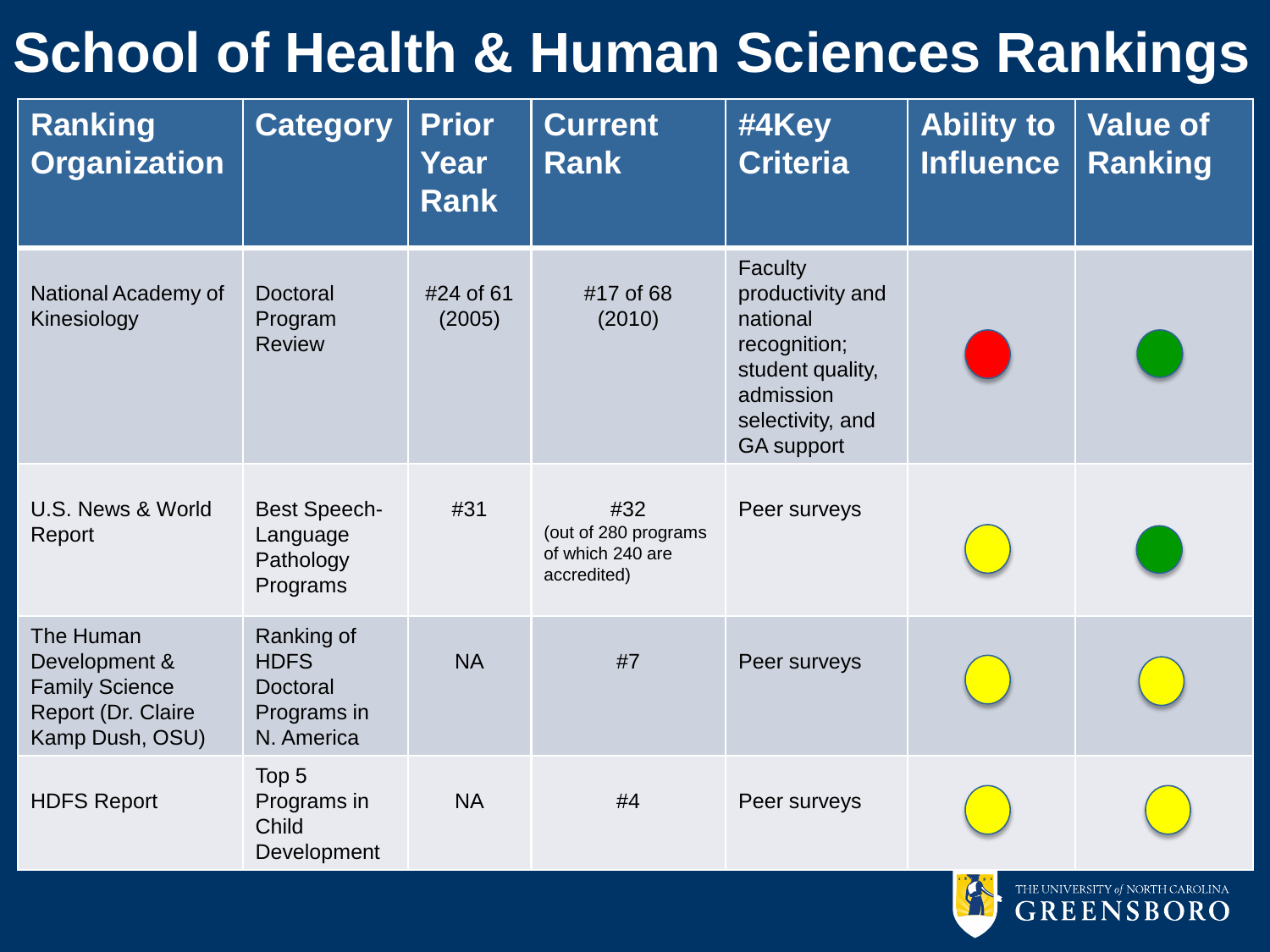### **School of Nursing**

| Ranking<br><b>Organization</b> | <b>Category</b>                                         | <b>Prior</b><br>Year<br><b>Rank</b> | <b>Current</b><br><b>Rank</b>                           | <b>Key Criteria</b>                                                                                                              | <b>Ability to</b><br><b>Influence</b> | <b>Value</b> |
|--------------------------------|---------------------------------------------------------|-------------------------------------|---------------------------------------------------------|----------------------------------------------------------------------------------------------------------------------------------|---------------------------------------|--------------|
| U.S. News & World<br>Report    | Adult<br>Gerontological<br><b>Nurse</b><br>Practitioner | <b>NA</b>                           | #10 in 2011                                             | • Peer assessment<br>surveys                                                                                                     |                                       |              |
| U.S. News & World<br>Report    | <b>Nursing</b><br>Master's                              | <b>NA</b>                           | #79 in 2011<br>(#41 in<br><b>Nursing</b><br>Anesthesia) | • Peer assessment<br>surveys                                                                                                     |                                       |              |
| U.S. News & World<br>Report    | Online<br>Master's in<br><b>Nursing</b>                 | <b>NA</b>                           | #45 in 2014                                             | <b>Graduation rate</b><br>$\bullet$<br>• Academic and<br>career support<br>services<br><b>Admission selectivity</b><br>$\bullet$ |                                       |              |

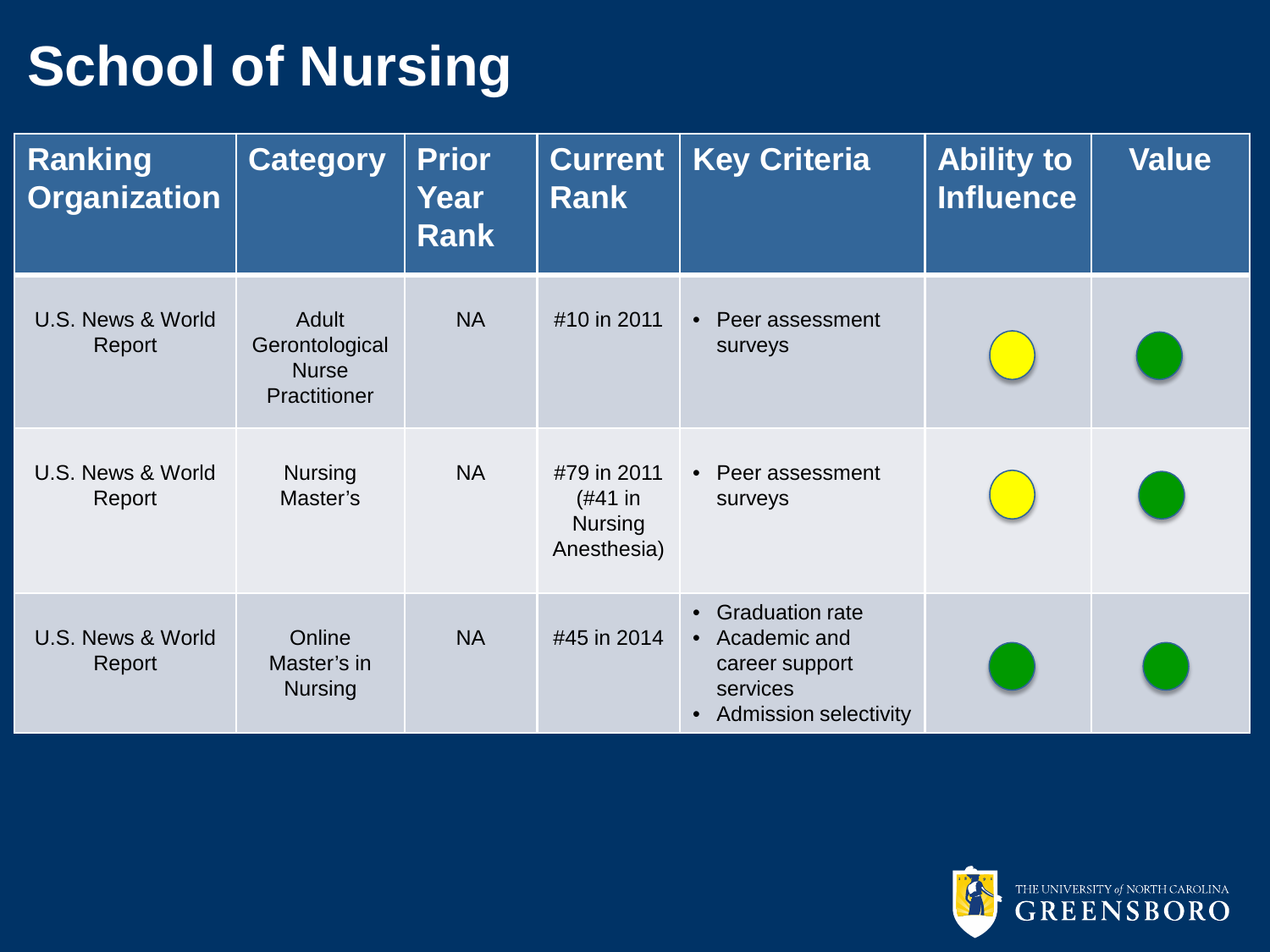# Other Rankings

#### **School of Music, Theatre & Dance**

- No preeminent publication rankings
- All three programs accredited by national associations, making UNCG one of 36 universities to have that distinction

#### **College of Arts & Sciences**

- Program accreditations, but few publication rankings
- U.S. News & World Report: #79 in Clinical Psychology at graduate level

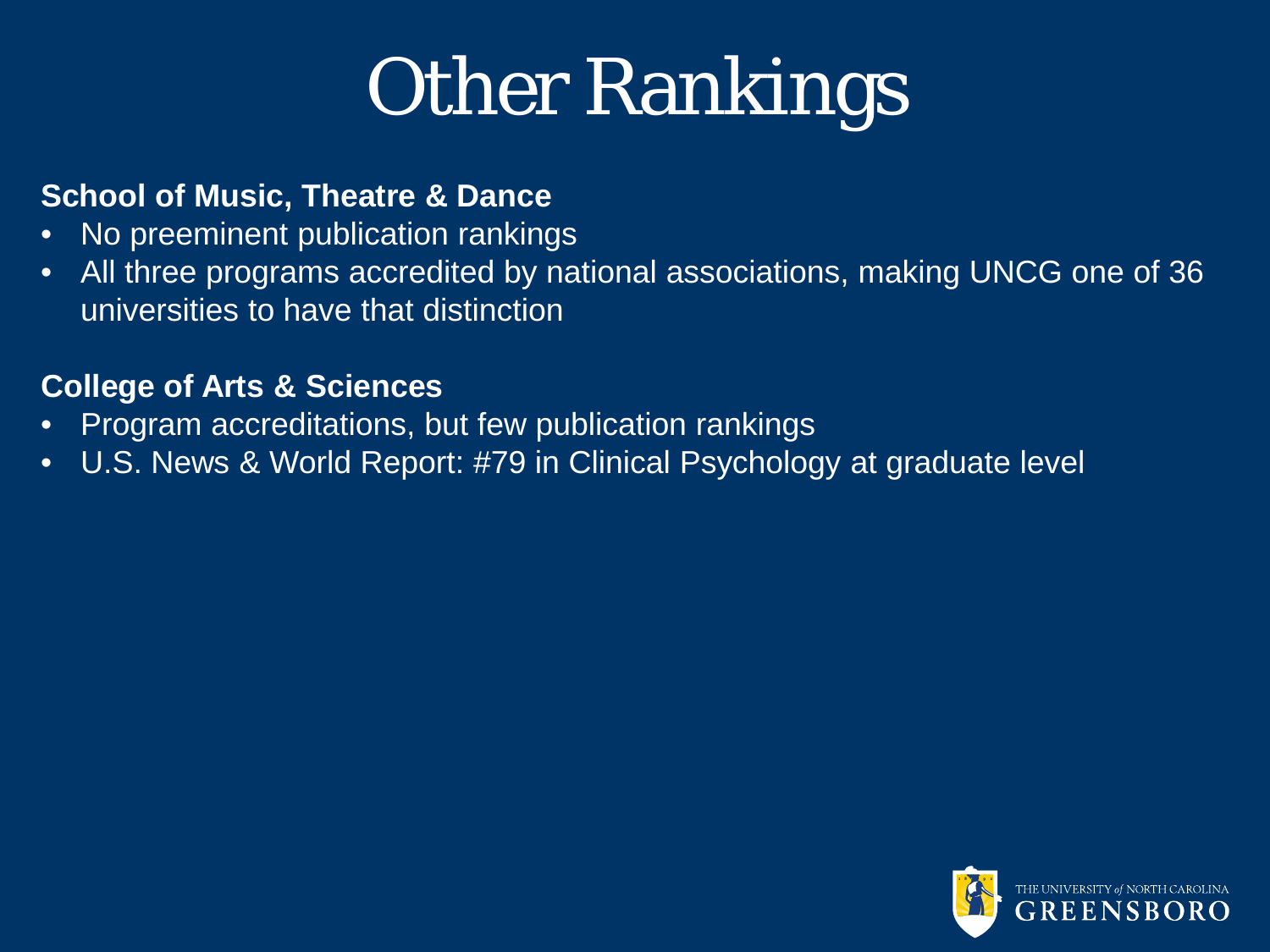## Recommendations

- Take a **balanced approach** to rankings; participate without compromising ethics
- Reinforce with key campus leaders (deans, chairs) that **rankings matter** to prospective students, parents, alumni, donors, advisory boards
- **Smartly participate** in the surveys; if data is suspect or not accurate, leave it blank (Ex. Indebtedness data)
- Effectively **manage our resources**: Review known and emerging ratings publications/firms on a regular basis and carefully evaluate whether to begin or end participation in those that are of value to UNCG.
- Review opportunities to **influence rankings in a strategic manner** by leveraging current marketing activities. (Ex. Send Research magazine, marketing materials, newsletters to peer institutions)